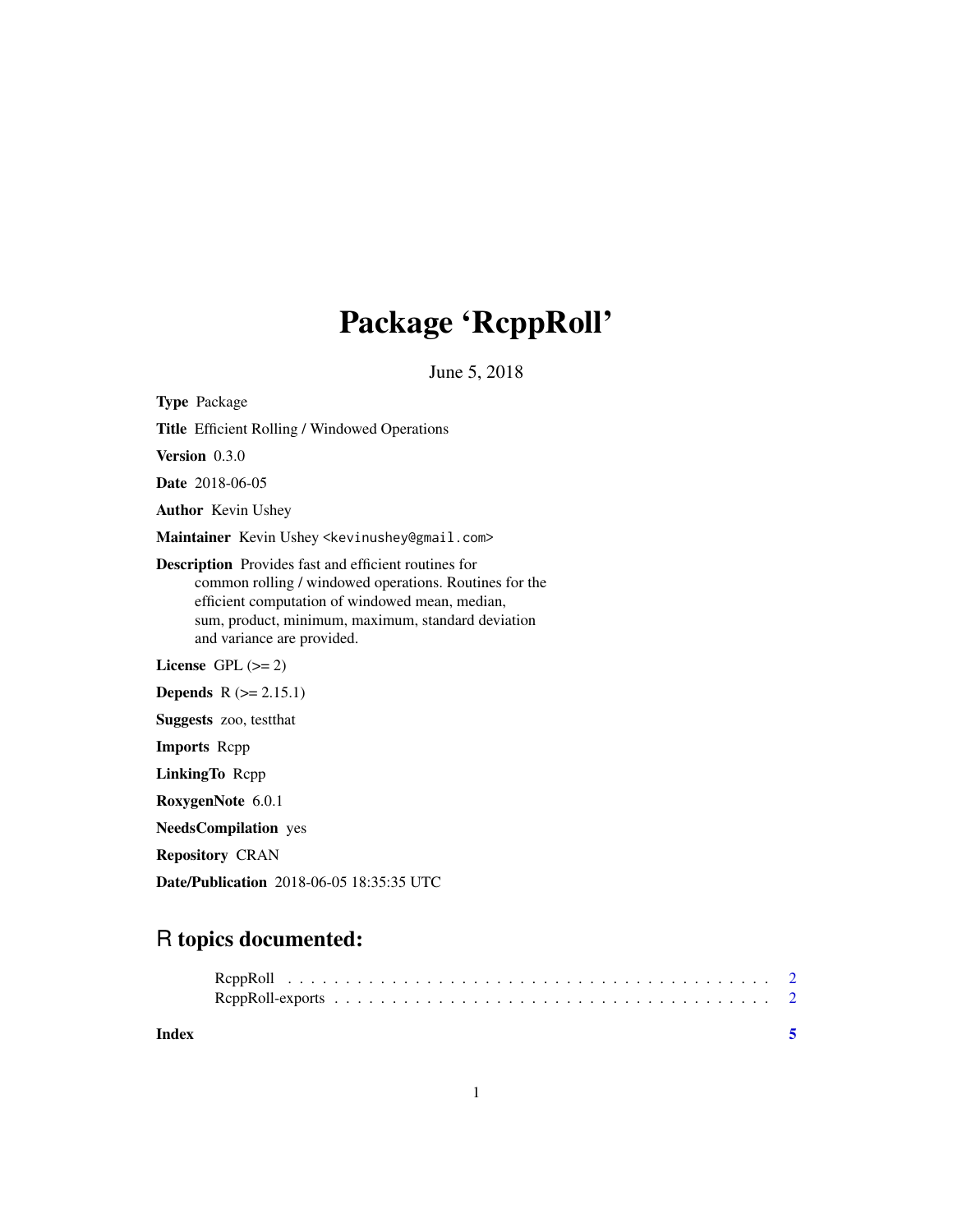<span id="page-1-0"></span>RcppRoll *RcppRoll*

### Description

This package implements a number of 'roll'-ing functions for R vectors and matrices.

## Details

Currently, the exported functions are:

- [roll\\_max](#page-1-1)
- [roll\\_mean](#page-1-1)
- [roll\\_median](#page-1-1)
- [roll\\_min](#page-1-1)
- [roll\\_prod](#page-1-1)
- [roll\\_sd](#page-1-1)
- [roll\\_sum](#page-1-1)
- [roll\\_var](#page-1-1)

RcppRoll-exports *RcppRoll*

# <span id="page-1-1"></span>Description

Efficient windowed / rolling operations. Each function here applies an operation over a moving window of size n, with (customizable) weights specified through weights.

#### Usage

```
roll_mean(x, n = 1L, weights = NULL, by = 1L, fill = numeric(0),partial = FALSE, align = c("center", "left", "right"), normalize = TRUE,
 na.rm = FALSE)roll_meanr(x, n = 1L, weights = NULL, by = 1L, fill = NA,partial = FALSE, align = "right", normalize = TRUE, na.rm = FALSE)
roll_mean(x, n = 1L, weights = NULL, by = 1L, fill = NA,partial = FALSE, align = "left", normalize = TRUE, na.rm = FALSE)
roll_median(x, n = 1L, weights = NULL, by = 1L, fill = numeric(0),
 partial = FALSE, align = c("center", "left", "right"), normalize = TRUE,
 na.rm = FALSE)
```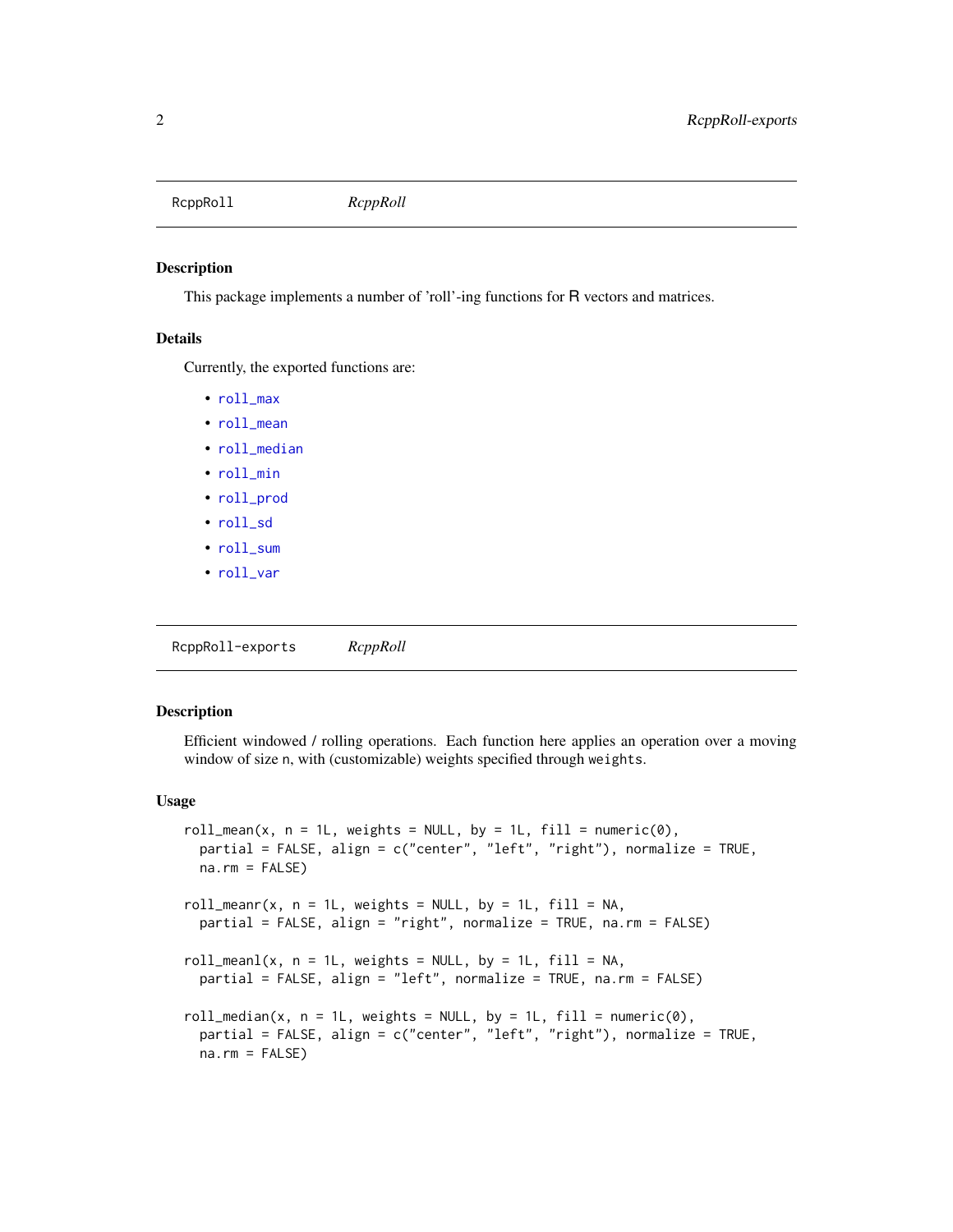```
roll_medianr(x, n = 1L, weights = NULL, by = 1L, fill = NA,
 partial = FALSE, align = "right", normalize = TRUE, na.rm = FALSE)
roll\_median1(x, n = 1L, weights = NULL, by = 1L, fill = NA,partial = FALSE, align = "left", normalize = TRUE, na.rm = FALSE)
roll\_min(x, n = 1L, weights = NULL, by = 1L, fill = numeric(0),partial = FALSE, align = c("center", "left", "right"), normalize = TRUE,
 na.rm = FALSE)
roll\_min(x, n = 1L, weights = NULL, by = 1L, fill = NA,partial = FALSE, align = "right", normalize = TRUE, na.rm = FALSE)
roll_minl(x, n = 1L, weights = NULL, by = 1L, fill = NA,
  partial = FALSE, align = "left", normalize = TRUE, na.rm = FALSE)
roll_max(x, n = 1L, weights = NULL, by = 1L, fill = numeric(0),
 partial = FALSE, align = c("center", "left", "right"), normalize = TRUE,
 na.rm = FALSE)
roll_max(x, n = 1L, weights = NULL, by = 1L, fill = NA,partial = FALSE, align = "right", normalize = TRUE, na.rm = FALSE)
roll_maxl(x, n = 1L, weights = NULL, by = 1L, fill = NA,
 partial = FALSE, align = "left", normalize = TRUE, na.rm = FALSE)
roll\_prod(x, n = 1L, weights = NULL, by = 1L, fill = numeric(0),partial = FALSE, align = c("center", "left", "right"), normalize = TRUE,
 na.rm = FALSE)
roll\_prod(x, n = 1L, weights = NULL, by = 1L, fill = NA,partial = FALSE, align = "right", normalize = TRUE, na.rm = FALSE)
roll\_prod(x, n = 1L, weights = NULL, by = 1L, fill = NA,partial = FALSE, align = "left", normalize = TRUE, na.rm = FALSE)
roll_sum(x, n = 1L, weights = NULL, by = 1L, fill = numeric(0),
 partial = FALSE, align = c("center", "left", "right"), normalize = TRUE,
 na.rm = FALSE)
roll\_sum(x, n = 1L, weights = NULL, by = 1L, fill = NA,partial = FALSE, align = "right", normalize = TRUE, na.rm = FALSE)
roll_suml(x, n = 1L, weights = NULL, by = 1L, fill = NA,
  partial = FALSE, align = "left", normalize = TRUE, na.rm = FALSE)
roll_sd(x, n = 1L, weights = NULL, by = 1L, fill = numeric(0),
```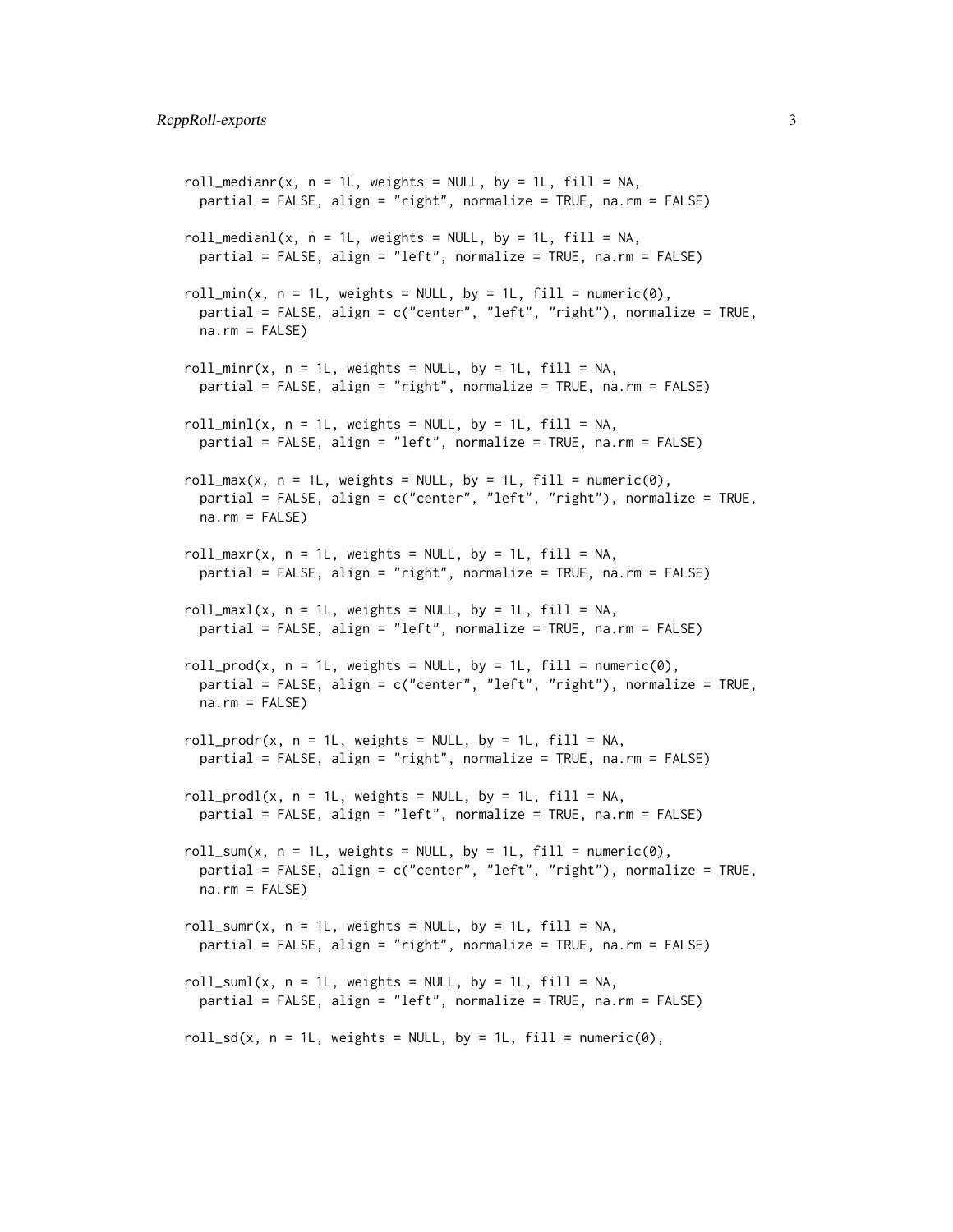```
partial = FALSE, align = c("center", "left", "right"), normalize = TRUE,
 na.rm = FALSEroll_sdr(x, n = 1L, weights = NULL, by = 1L, fill = NA,
 partial = FALSE, align = "right", normalize = TRUE, na.rm = FALSE)
roll_sdl(x, n = 1L, weights = NULL, by = 1L, fill = NA,
 partial = FALSE, align = "left", normalize = TRUE, na.rm = FALSE)
roll_var(x, n = 1L, weights = NULL, by = 1L, fill = numeric(0),
 partial = FALSE, align = c("center", "left", "right"), normalize = TRUE,
 na.rm = FALSE)roll_varr(x, n = 1L, weights = NULL, by = 1L, fill = NA,
 partial = FALSE, align = "right", normalize = TRUE, na.rm = FALSE)
roll\_varl(x, n = 1L, weights = NULL, by = 1L, fill = NA,partial = FALSE, align = "left", normalize = TRUE, na.rm = FALSE)
```
## Arguments

| x         | A numeric vector or a numeric matrix.                                                                                   |
|-----------|-------------------------------------------------------------------------------------------------------------------------|
| n         | The window size. Ignored when weights is non-NULL.                                                                      |
| weights   | A vector of length n, giving the weights for each element within a window. If<br>NULL, we take unit weights of width n. |
| by        | Calculate at every by-th point rather than every point.                                                                 |
| fill      | Either an empty vector (no fill), or a vector (recycled to) length 3 giving left,<br>middle and right fills.            |
| partial   | Partial application? Currently unimplemented.                                                                           |
| align     | Align windows on the "left", "center" or "right".                                                                       |
| normalize | Normalize window weights, such that they sum to n.                                                                      |
| na.rm     | Remove missing values?                                                                                                  |
|           |                                                                                                                         |

# Details

The functions postfixed with 1 and r are convenience wrappers that set left / right alignment of the windowed operations.